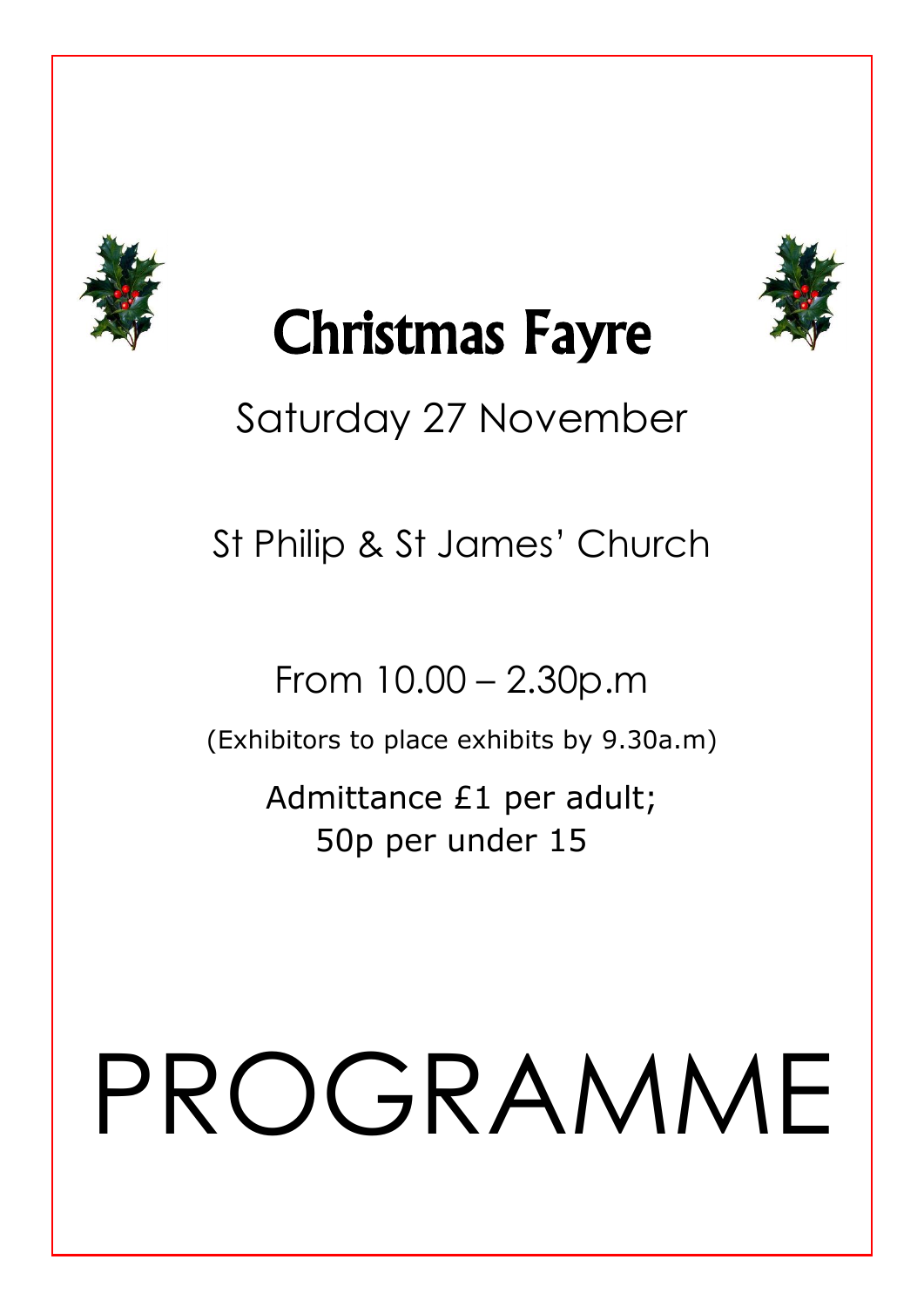## EXHIBITION

|                                                           | Classes $1-7$ (Entry fee $E2$ per entry)                                 |
|-----------------------------------------------------------|--------------------------------------------------------------------------|
| <b>HOME MADE PRODUCE</b>                                  |                                                                          |
| Class 1                                                   | Victoria Sandwich Cake made to the                                       |
|                                                           | given recipe                                                             |
| Class 2                                                   | <b>6 Fruit Scones</b>                                                    |
| Class 3                                                   | 6 Mince Pies                                                             |
| Class 4                                                   | 6 Muffins (any flavour)                                                  |
| <b>PRESERVES</b>                                          |                                                                          |
| Class 5                                                   | Jar of Jam (any variety)                                                 |
| Class 6                                                   | Jar of Marmalade                                                         |
| Class 7                                                   | Jar of Chutney                                                           |
| <u>Junior Section – age 1-15</u> (Entry fee £1 per entry) |                                                                          |
| Class 8                                                   | 6 Jam Tarts                                                              |
| Class 9                                                   | 6 Cookies                                                                |
| Class 10                                                  | 4 Decorated Digestive Biscuits (edible<br>decorations only to be judged) |
| Class 11                                                  | A Decorated Hard Boiled Egg                                              |
| Class 12                                                  | A Decorated Christmas-themed Wooden<br>Spoon                             |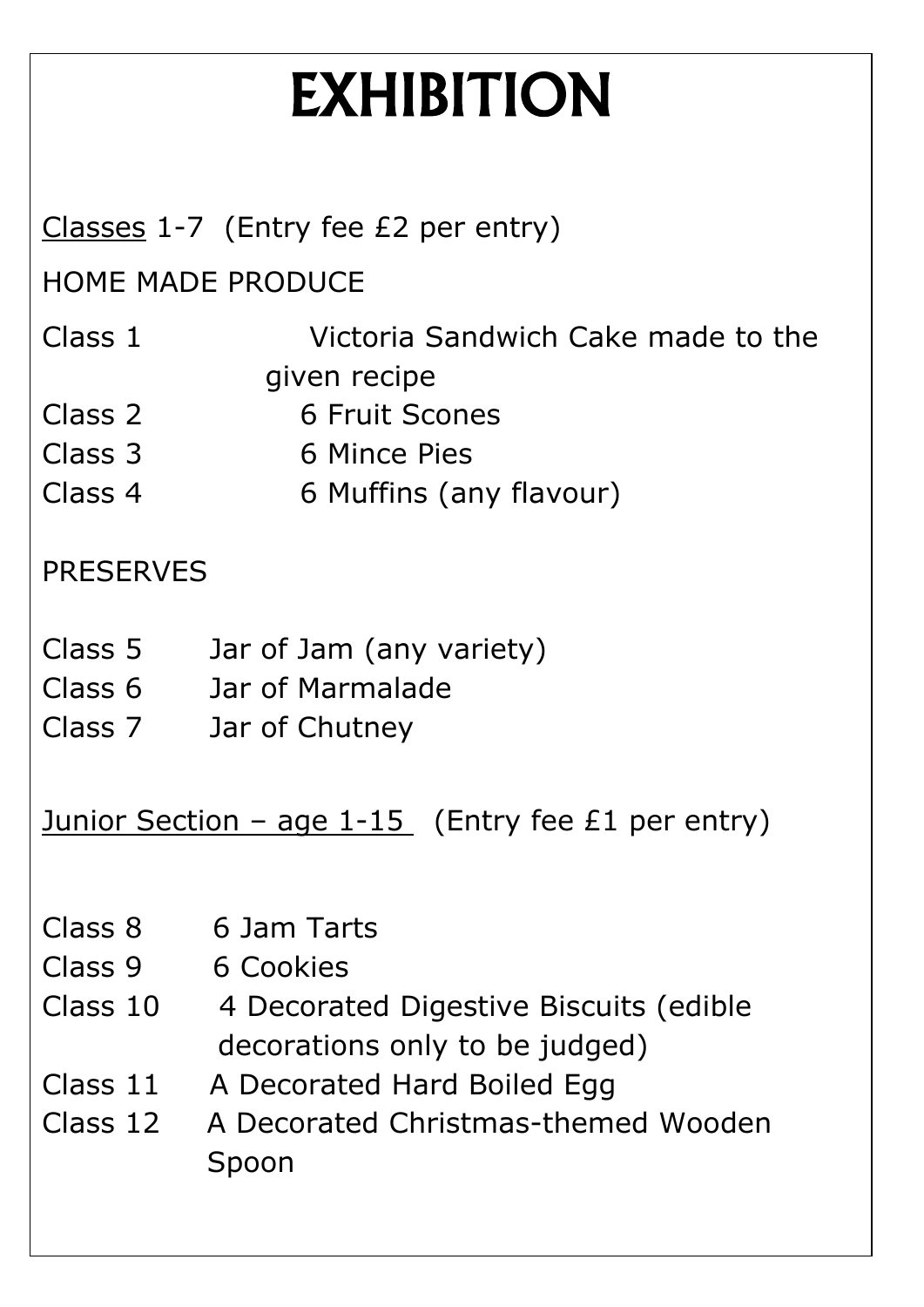### STALLS

- New Handicrafts
- Haberdashery
- Children's Toys & Books
- Children's Clothing
- Books, Jigsaws, Dvds
- Bric À Brac
- Jewellery & Scarves
- Christmas Decorations
- Christmas Cards & Notelets
- Raffle

*Tea/Coffee/Juice Cakes & Sandwiches Available Throughout the Day*